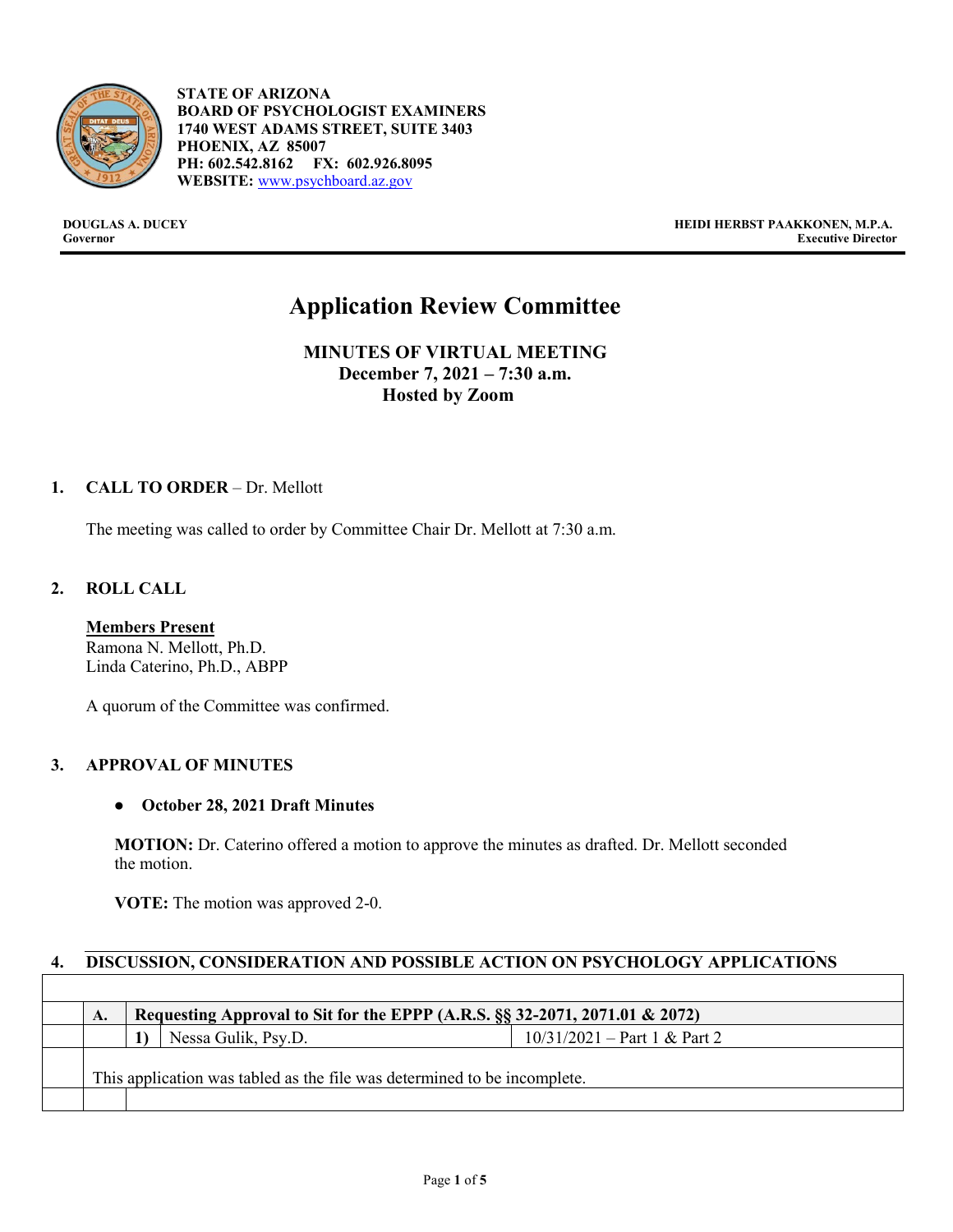|    | Application Review Committee Minutes - December 7, 2021                                                                                                                                                                                                                                                                                                                                                                              |                                |  |
|----|--------------------------------------------------------------------------------------------------------------------------------------------------------------------------------------------------------------------------------------------------------------------------------------------------------------------------------------------------------------------------------------------------------------------------------------|--------------------------------|--|
| В. | Requesting Approval to Sit for EPPP & Licensure (A.R.S. §§ 32-2071, 2071.01 & 2072)                                                                                                                                                                                                                                                                                                                                                  |                                |  |
|    | 1)<br>Adam Jay Worley, Psy.D.                                                                                                                                                                                                                                                                                                                                                                                                        | $07/19/2021 - Part 1 & Part 2$ |  |
|    | Committee members proceeded with a substantive review of the application. Upon review, the Committee<br>noted that the materials submitted were complete and meet the requirements of the statutes and rules. It was<br>the consensus of the Committee to forward the application to the Board for approval to sit for the EPPP (Parts<br>1 and 2) and eligibility for licensure upon the Board's receipt of passing scores.         |                                |  |
|    | <b>Joseph Christopher Murthy, Psy.D.</b><br>(REAPP)<br>2)                                                                                                                                                                                                                                                                                                                                                                            | $11/04/2021$ – Part 1 & Part 2 |  |
|    | Committee members proceeded with a substantive review of the application. Upon review, the Committee<br>noted that the materials submitted were complete and meet the requirements of the statutes and rules. It was<br>the consensus of the Committee to forward the application to the Board for approval to sit for the EPPP (Parts<br>1 and 2) and eligibility for licensure upon the Board's receipt of passing scores.         |                                |  |
|    | Laurinda Cumming, Ph.D.<br>3)                                                                                                                                                                                                                                                                                                                                                                                                        | $11/22/2021$ – Part 1 & Part 2 |  |
|    | Committee members proceeded with a substantive review of the application. Upon review, the Committee<br>noted that the materials submitted were complete and meet the requirements of the statutes and rules. It was<br>the consensus of the Committee to forward the application to the Board for approval to sit for the EPPP (Parts<br>1 and 2) and eligibility for licensure upon the Board's receipt of passing scores.         |                                |  |
|    | 4)<br>John Czaplewski, Psy.D. (REAPP)                                                                                                                                                                                                                                                                                                                                                                                                | Part 1 & Part 2                |  |
|    | Committee members proceeded with a substantive review of the re-application. Upon review, the Committee<br>noted that the materials submitted were complete and meet the requirements of the statutes and rules. It was<br>the consensus of the Committee to forward the application to the Board for approval to sit for the EPPP (Parts<br>1 and 2) and eligibility for licensure upon the Board's receipt of passing scores.      |                                |  |
|    | Pamela Davis, Psy.D. (REAPP)<br>5)                                                                                                                                                                                                                                                                                                                                                                                                   | 09/20/2021 Part 1 & Part 2     |  |
|    | Committee members proceeded with a substantive review of the re-application. Upon review, the Committee<br>noted that the materials submitted were complete and meet the requirements of the statutes and rules. It was<br>the consensus of the Committee to forward the application to the Board for approval to sit for the EPPP (Parts<br>1 and 2) and eligibility for licensure upon the Board's receipt of passing scores.      |                                |  |
|    | <b>MOTION:</b> Dr. Mellott moved to forward the applications of Adam Jay Worley, Psy.D.; Joseph Christopher<br>Murthy, Psy.D.; Laurinda Cumming, Ph.D.; John Czaplewski, Psy.D.; and Pamela Davis, Psy.D. to the full<br>Board with a recommendation to sit for the EPPP (with the parts as reflected in the discussion), and approval<br>of licensure upon the Board's receipt of passing scores. Dr. Caterino seconded the motion. |                                |  |
|    | <b>VOTE:</b> The motion was approved 2-0.                                                                                                                                                                                                                                                                                                                                                                                            |                                |  |
| C. | Requesting Approval of Supervised Experience for Licensure (A.A.C. R4-26-203.02(D))                                                                                                                                                                                                                                                                                                                                                  |                                |  |
|    | 1)<br>Lindsay Mills, Ph.D.                                                                                                                                                                                                                                                                                                                                                                                                           | $10/01/2020 - Part 1$ Only     |  |
|    | Committee members proceeded with a substantive review of the application and the proposed plan for<br>supervised experience. Upon review, the Committee noted that the materials submitted were complete and<br>meet the requirements of the statutes and rules. It was the consensus of the Committee to forward the<br>application to the Board for approval.                                                                      |                                |  |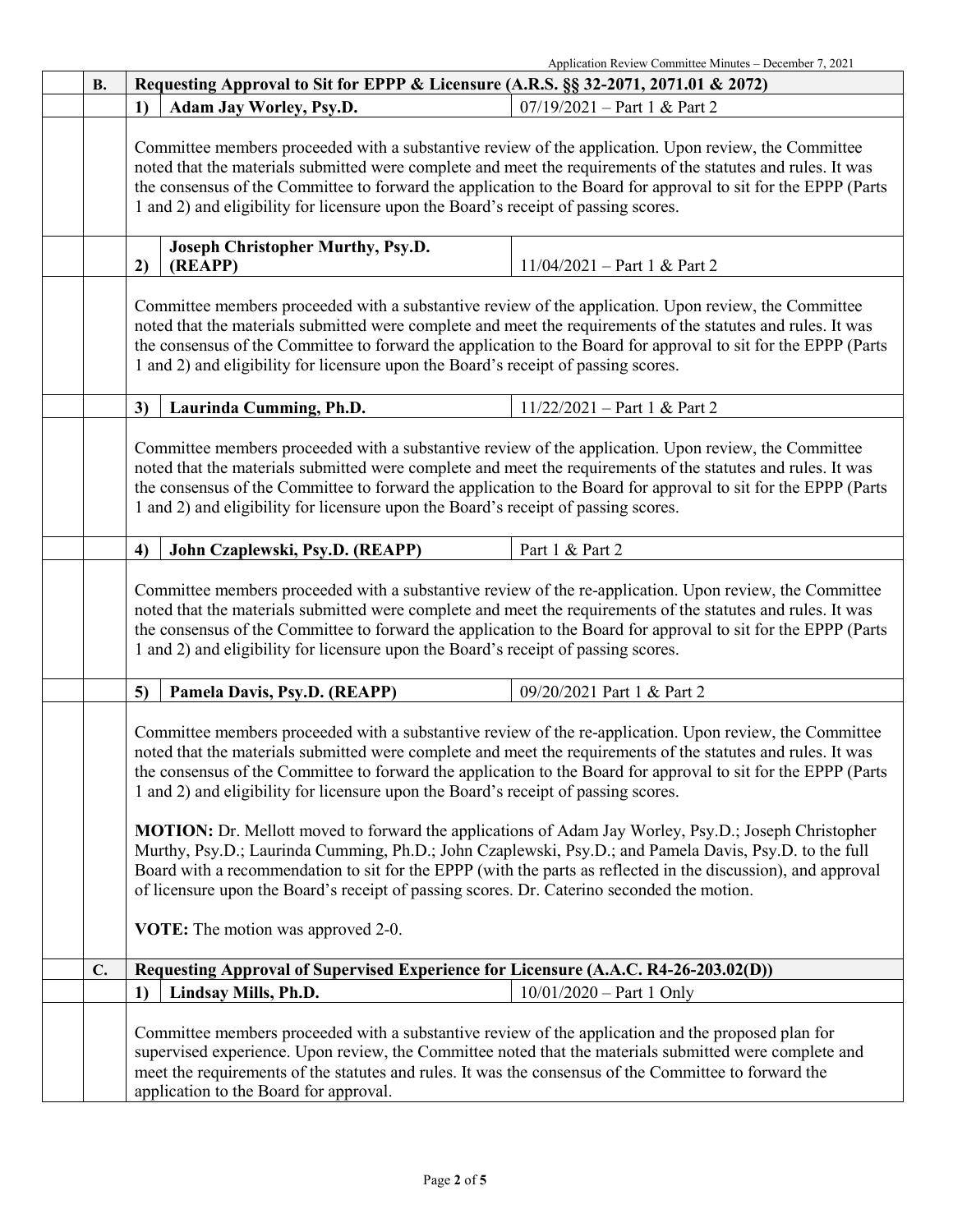| 2) | Jennifer Tschetter, Ph.D.                                                                                                                                                                                                                                                                                                                                       | $10/29/2020 - Part 1 Only$                                                                                                                                                                                                                                                                                                        |  |
|----|-----------------------------------------------------------------------------------------------------------------------------------------------------------------------------------------------------------------------------------------------------------------------------------------------------------------------------------------------------------------|-----------------------------------------------------------------------------------------------------------------------------------------------------------------------------------------------------------------------------------------------------------------------------------------------------------------------------------|--|
|    | Committee members proceeded with a substantive review of the application and the proposed plan for<br>supervised experience. Upon review, the Committee noted that the materials submitted were complete and<br>meet the requirements of the statutes and rules. It was the consensus of the Committee to forward the<br>application to the Board for approval. |                                                                                                                                                                                                                                                                                                                                   |  |
|    | Ph.D. to the full Board with a recommendation to approve their supervised experience for licensure. Dr.<br>Caterino seconded the motion.                                                                                                                                                                                                                        | <b>MOTION:</b> Dr. Mellott moved to forward the applications of Lindsay Mills, Ph.D. and Jennifer Tschetter,                                                                                                                                                                                                                      |  |
|    | VOTE: The motion was approved 2-0.                                                                                                                                                                                                                                                                                                                              |                                                                                                                                                                                                                                                                                                                                   |  |
| D. | Requesting Approval of Licensure by Waiver (A.R.S. §§ 32-2071, 2071.01 & 2072)                                                                                                                                                                                                                                                                                  |                                                                                                                                                                                                                                                                                                                                   |  |
| 1) | Emily Kade, Psy.D.                                                                                                                                                                                                                                                                                                                                              | Temp License (n/a per 11/05/2021 Board Decision)                                                                                                                                                                                                                                                                                  |  |
|    | Committee members proceeded with a substantive review of the application. Upon review, the Committee<br>noted that the materials submitted were complete and meet the requirements of the statutes and rules. It was<br>the consensus of the Committee to forward the application to the Board with a recommendation for approval<br>of licensure.              |                                                                                                                                                                                                                                                                                                                                   |  |
| 2) | Marci Haines, Psy.D.                                                                                                                                                                                                                                                                                                                                            | Temp License (n/a per 11/05/2021 Board Decision)                                                                                                                                                                                                                                                                                  |  |
|    | of licensure.                                                                                                                                                                                                                                                                                                                                                   | noted that the materials submitted were complete and meet the requirements of the statutes and rules. It was<br>the consensus of the Committee to forward the application to the Board with a recommendation for approval                                                                                                         |  |
| 3) | <b>Brittany Cerbone, Ph.D.</b>                                                                                                                                                                                                                                                                                                                                  | Licensed in Other State                                                                                                                                                                                                                                                                                                           |  |
|    | of licensure.                                                                                                                                                                                                                                                                                                                                                   | Committee members proceeded with a substantive review of the application. Upon review, the Committee<br>noted that the materials submitted were complete and meet the requirements of the statutes and rules. It was<br>the consensus of the Committee to forward the application to the Board with a recommendation for approval |  |
| 4) | Kia Watkins, Psy.D.                                                                                                                                                                                                                                                                                                                                             | Temp License (n/a per 11/05/2021 Board Decision)                                                                                                                                                                                                                                                                                  |  |
|    | Committee members proceeded with a substantive review of the application. Upon review, the Committee<br>noted that the materials submitted were complete and meet the requirements of the statutes and rules. It was<br>the consensus of the Committee to forward the application to the Board with a recommendation for approval<br>of licensure.              |                                                                                                                                                                                                                                                                                                                                   |  |
| 5) | Colleen Wilson, Psy.D.                                                                                                                                                                                                                                                                                                                                          | Passed Part 1 & Part 2                                                                                                                                                                                                                                                                                                            |  |
|    | Committee members proceeded with a substantive review of the application. Upon review, the Committee<br>noted that the materials submitted were complete and meet the requirements of the statutes and rules. It was<br>the consensus of the Committee to forward the application to the Board with a recommendation for approval<br>of licensure.              |                                                                                                                                                                                                                                                                                                                                   |  |
| 6  | Christiana Silva, Ph.D.                                                                                                                                                                                                                                                                                                                                         | Licensed in Other State                                                                                                                                                                                                                                                                                                           |  |
|    |                                                                                                                                                                                                                                                                                                                                                                 |                                                                                                                                                                                                                                                                                                                                   |  |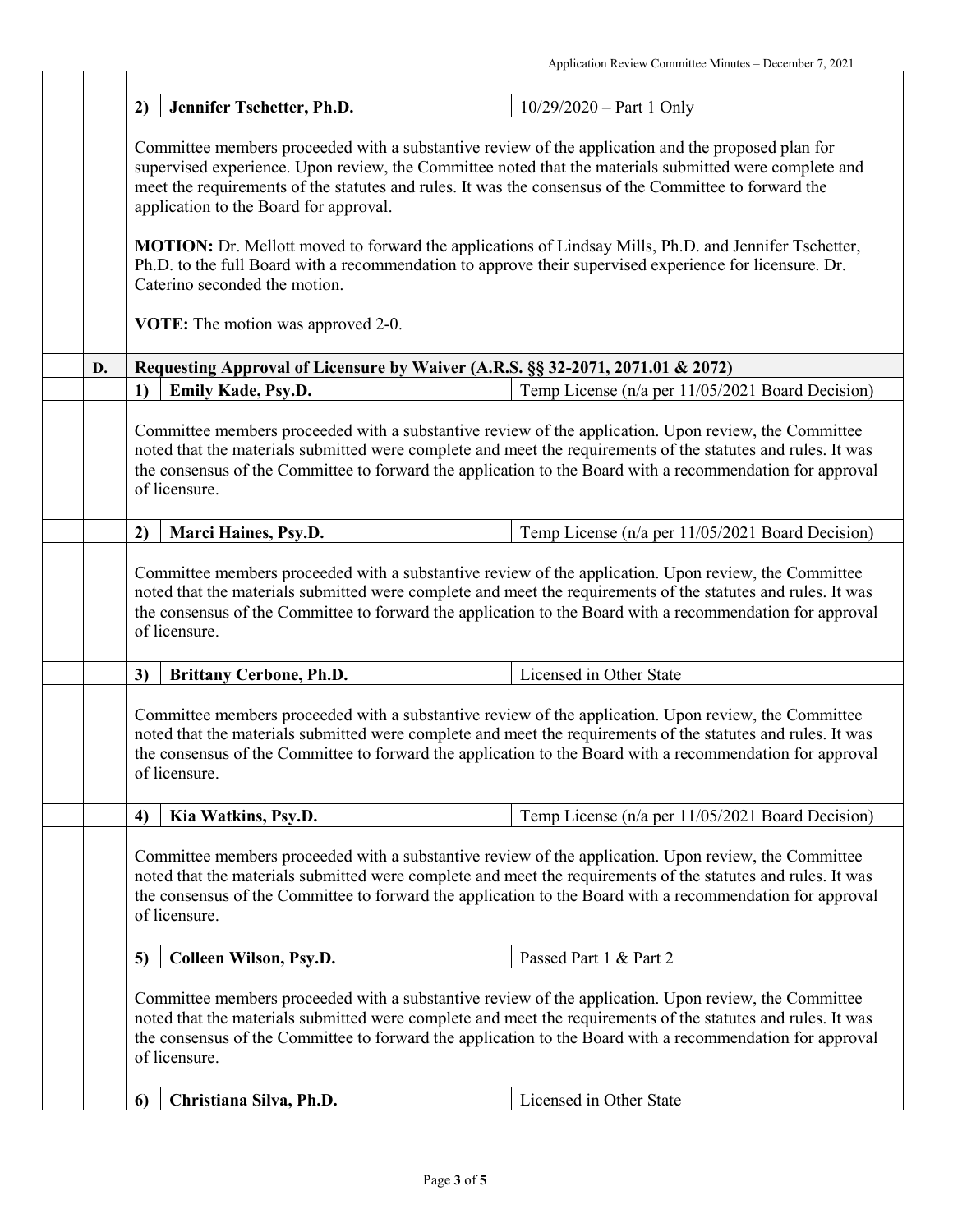|    | Committee members proceeded with a substantive review of the application. Upon review, the Committee<br>noted that the materials submitted were complete and meet the requirements of the statutes and rules with the<br>exception of the fact that there appears to be some errors with her reported pre-doctoral training hours. It was<br>the consensus of the Committee to forward the application to the Board with a recommendation for approval<br>of licensure once Board staff receives an acceptable correction. |                                                                                                                                                                                                                                                                                                                                                    |  |  |
|----|----------------------------------------------------------------------------------------------------------------------------------------------------------------------------------------------------------------------------------------------------------------------------------------------------------------------------------------------------------------------------------------------------------------------------------------------------------------------------------------------------------------------------|----------------------------------------------------------------------------------------------------------------------------------------------------------------------------------------------------------------------------------------------------------------------------------------------------------------------------------------------------|--|--|
|    | $\mathcal{L}$                                                                                                                                                                                                                                                                                                                                                                                                                                                                                                              | Licensed in Other State<br>Chelsea Tobin, Ph.D.                                                                                                                                                                                                                                                                                                    |  |  |
|    |                                                                                                                                                                                                                                                                                                                                                                                                                                                                                                                            | Committee members proceeded with a substantive review of the application. Upon review, the Committee<br>noted that the materials submitted were complete and meet the requirements of the statutes and rules. It was<br>the consensus of the Committee to forward the application to the Board with a recommendation for approval<br>of licensure. |  |  |
|    | MOTION: Dr. Mellott moved to forward the applications of Emily Kade, Psy.D.; Marci Haines, Psy.D.;<br>Brittany Cerbone, Ph.D.; Kia Watkins, Psy.D.; Kia Watkins, Psy.D.; Colleen Wilson, Psy.D.; Christiana Silva,<br>Ph.D.; and Chelsea Tobin, Ph.D. to the full Board with a recommendation for approval of licensure. Dr. Caterino<br>seconded the motion.                                                                                                                                                              |                                                                                                                                                                                                                                                                                                                                                    |  |  |
|    |                                                                                                                                                                                                                                                                                                                                                                                                                                                                                                                            | VOTE: The motion was approved 2-0.                                                                                                                                                                                                                                                                                                                 |  |  |
|    |                                                                                                                                                                                                                                                                                                                                                                                                                                                                                                                            |                                                                                                                                                                                                                                                                                                                                                    |  |  |
| E. |                                                                                                                                                                                                                                                                                                                                                                                                                                                                                                                            | Requesting Approval for Licensure by Credential (ABPP, CPQ or National Register) (§§ 32-2071.01 &<br>2072)                                                                                                                                                                                                                                         |  |  |
|    | 1)                                                                                                                                                                                                                                                                                                                                                                                                                                                                                                                         | Steven Wyatt, Ph.D.<br>n/a                                                                                                                                                                                                                                                                                                                         |  |  |
|    |                                                                                                                                                                                                                                                                                                                                                                                                                                                                                                                            | Committee members proceeded with a substantive review of the application. Upon review, the Committee<br>noted that the materials submitted were complete and meet the requirements of the statutes and rules. It was<br>the consensus of the Committee to forward the application to the Board with a recommendation for approval<br>of licensure. |  |  |
|    |                                                                                                                                                                                                                                                                                                                                                                                                                                                                                                                            | <b>MOTION:</b> Dr. Caterino moved to forward the application of Steven Wyatt, Ph.D. to the full Board with a<br>recommendation for approval of licensure Dr. Mellott seconded the motion.                                                                                                                                                          |  |  |
|    |                                                                                                                                                                                                                                                                                                                                                                                                                                                                                                                            | <b>VOTE:</b> The motion was approved 2-0.                                                                                                                                                                                                                                                                                                          |  |  |
|    |                                                                                                                                                                                                                                                                                                                                                                                                                                                                                                                            |                                                                                                                                                                                                                                                                                                                                                    |  |  |
| F. | 1)                                                                                                                                                                                                                                                                                                                                                                                                                                                                                                                         | Requesting Approval for Licensure by Universal Recognition (A.R.S. § 32-4302)<br>Esperanza Hernandez, Ph.D.                                                                                                                                                                                                                                        |  |  |
|    |                                                                                                                                                                                                                                                                                                                                                                                                                                                                                                                            | Committee members proceeded with a substantive review of the application. Upon review, the Committee<br>noted that the materials submitted were complete and meet the requirements of the statutes and rules. It was<br>the consensus of the Committee to forward the application to the Board with a recommendation for approval<br>of licensure. |  |  |
|    | 2)                                                                                                                                                                                                                                                                                                                                                                                                                                                                                                                         | Stella Guaili Román Santos, Ph.D.                                                                                                                                                                                                                                                                                                                  |  |  |
|    | Committee members proceeded with a substantive review of the application. Upon review, the Committee<br>noted that the materials submitted were complete and meet the requirements of the statutes and rules. It was<br>the consensus of the Committee to forward the application to the Board with a recommendation for approval<br>of licensure.                                                                                                                                                                         |                                                                                                                                                                                                                                                                                                                                                    |  |  |

Г

Т

ı